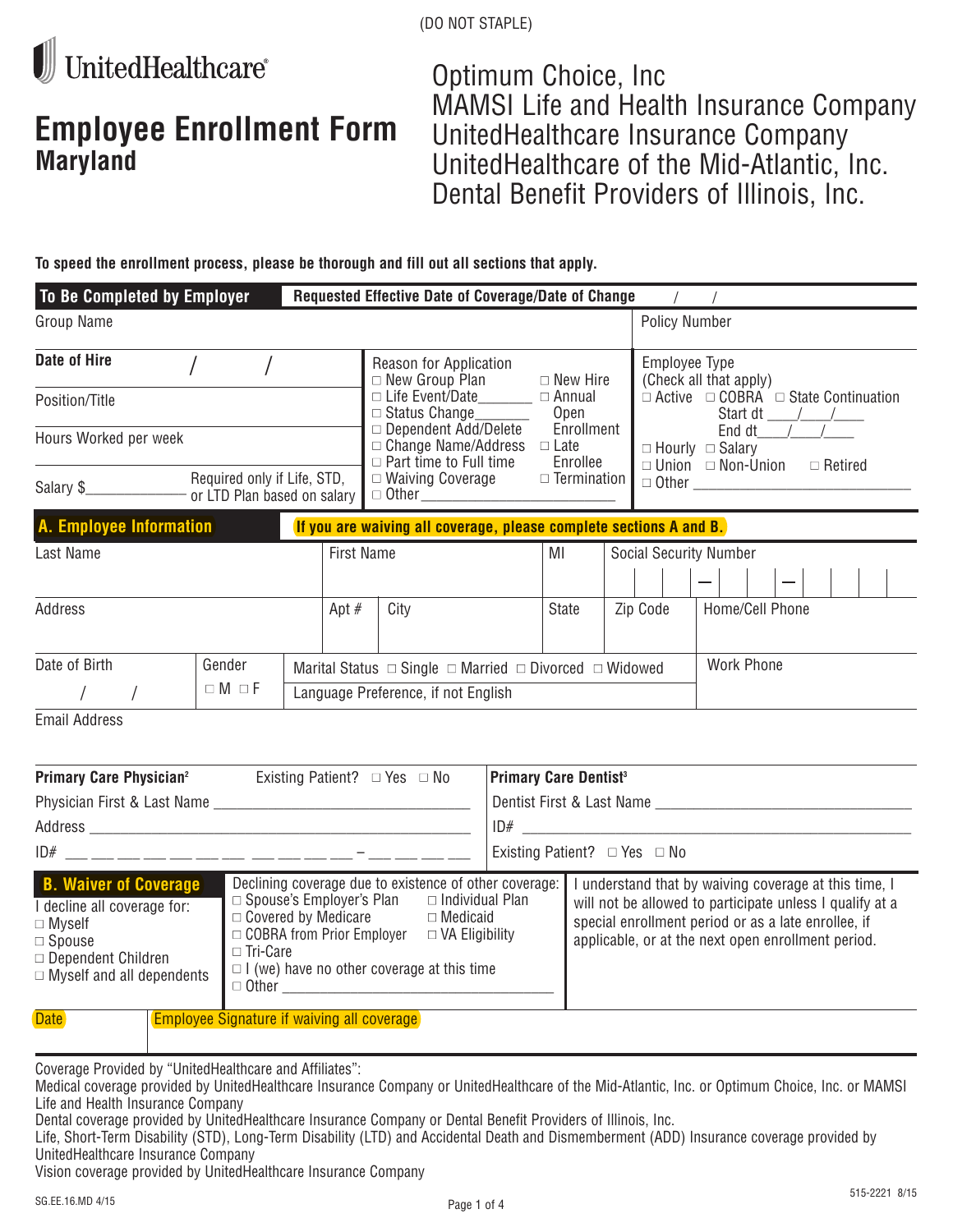#### Employee Name

| <b>C. Family Information</b>                                                     |                               |                               |  |                                                                            |                                                                            |                                                                            |                        | <b>List All Enrolling (Attach sheet if necessary)</b> |                                                                                |    |    |  |
|----------------------------------------------------------------------------------|-------------------------------|-------------------------------|--|----------------------------------------------------------------------------|----------------------------------------------------------------------------|----------------------------------------------------------------------------|------------------------|-------------------------------------------------------|--------------------------------------------------------------------------------|----|----|--|
| Relationship <sup>3</sup><br>Spouse                                              | Last Name                     |                               |  |                                                                            |                                                                            |                                                                            | <b>First Name</b>      |                                                       |                                                                                | MI |    |  |
| /Domestic<br>Partner                                                             | <b>Social Security Number</b> | $ - $                         |  | $ - $                                                                      |                                                                            |                                                                            | Sex<br>$\Box M \Box F$ |                                                       | Date of Birth                                                                  |    |    |  |
| <b>Primary Care Physician<sup>1</sup></b> Existing Patient? $\Box$ Yes $\Box$ No |                               |                               |  |                                                                            |                                                                            |                                                                            |                        |                                                       | <b>Primary Care Dentist<sup>2</sup></b> Existing Patient? $\Box$ Yes $\Box$ No |    |    |  |
|                                                                                  |                               |                               |  |                                                                            |                                                                            |                                                                            |                        |                                                       |                                                                                |    |    |  |
|                                                                                  |                               |                               |  |                                                                            |                                                                            |                                                                            |                        |                                                       |                                                                                |    |    |  |
|                                                                                  |                               |                               |  |                                                                            |                                                                            |                                                                            |                        |                                                       |                                                                                |    |    |  |
| Relationship <sup>3</sup>                                                        | Last Name                     |                               |  |                                                                            |                                                                            |                                                                            |                        | <b>First Name</b>                                     |                                                                                |    | MI |  |
| Dependent                                                                        | Social Security Number        | $ - $ $ $                     |  | $ - $                                                                      |                                                                            |                                                                            | Sex<br>$\Box M \Box F$ |                                                       | Date of Birth                                                                  |    |    |  |
| <b>Primary Care Physician<sup>1</sup></b> Existing Patient? $\Box$ Yes $\Box$ No |                               |                               |  |                                                                            |                                                                            |                                                                            |                        |                                                       | <b>Primary Care Dentist<sup>2</sup></b> Existing Patient? $\Box$ Yes $\Box$ No |    |    |  |
|                                                                                  |                               |                               |  |                                                                            |                                                                            |                                                                            |                        |                                                       |                                                                                |    |    |  |
|                                                                                  |                               |                               |  |                                                                            |                                                                            |                                                                            |                        |                                                       |                                                                                |    |    |  |
|                                                                                  |                               |                               |  | Permanently disabled and age 26 or older <sup>4</sup> $\Box$ Yes $\Box$ No |                                                                            |                                                                            |                        |                                                       |                                                                                |    |    |  |
| Relationship <sup>3</sup>                                                        | Last Name                     |                               |  |                                                                            | <b>First Name</b><br>MI                                                    |                                                                            |                        |                                                       |                                                                                |    |    |  |
| Dependent                                                                        | Social Security Number        | $\vert \vert - \vert - \vert$ |  | $ - $                                                                      |                                                                            |                                                                            | Sex<br>$\Box M \Box F$ |                                                       | Date of Birth                                                                  |    |    |  |
| <b>Primary Care Physician<sup>1</sup></b> Existing Patient? $\Box$ Yes $\Box$ No |                               |                               |  |                                                                            |                                                                            |                                                                            |                        |                                                       | <b>Primary Care Dentist<sup>2</sup></b> Existing Patient? $\Box$ Yes $\Box$ No |    |    |  |
|                                                                                  |                               |                               |  |                                                                            |                                                                            |                                                                            |                        |                                                       |                                                                                |    |    |  |
|                                                                                  |                               |                               |  |                                                                            |                                                                            |                                                                            |                        |                                                       |                                                                                |    |    |  |
|                                                                                  |                               |                               |  |                                                                            |                                                                            | Permanently disabled and age 26 or older <sup>4</sup> $\Box$ Yes $\Box$ No |                        |                                                       |                                                                                |    |    |  |
| Relationship <sup>3</sup>                                                        | Last Name                     |                               |  |                                                                            |                                                                            |                                                                            | <b>First Name</b>      |                                                       |                                                                                | MI |    |  |
| Dependent                                                                        | <b>Social Security Number</b> | $ - $                         |  | $ - $                                                                      |                                                                            |                                                                            | Sex<br>$\Box M \Box F$ |                                                       | Date of Birth                                                                  |    |    |  |
| <b>Primary Care Physician<sup>1</sup></b> Existing Patient? $\Box$ Yes $\Box$ No |                               |                               |  |                                                                            |                                                                            |                                                                            |                        |                                                       | <b>Primary Care Dentist<sup>2</sup></b> Existing Patient? $\Box$ Yes $\Box$ No |    |    |  |
|                                                                                  |                               |                               |  |                                                                            |                                                                            |                                                                            |                        |                                                       |                                                                                |    |    |  |
|                                                                                  |                               |                               |  |                                                                            |                                                                            |                                                                            |                        | ID#                                                   |                                                                                |    |    |  |
|                                                                                  |                               |                               |  |                                                                            | Permanently disabled and age 26 or older <sup>4</sup> $\Box$ Yes $\Box$ No |                                                                            |                        |                                                       |                                                                                |    |    |  |

- (1) For products requiring you to choose a Primary Care Physician (PCP), you must use the UnitedHealthcare directory of providers to choose a PCP for yourself and each of your covered dependents.
- (2) Please see employer representative as some dental plans require a Primary Care Dentist (PCD) selection.
- (3) For court ordered dependent, legal documentation must be attached. If a dependent does not reside with eligible employee, please provide address on a separate sheet.
- (4) If you answered "Yes" for Disabled and the dependent child is 26 years of age or older, unmarried, depends mainly on the subscriber for support, and is not able to be self-supporting because of mental or physical incapacity that originated before the dependent attained the limiting age, please attach a medical certification of incapacitation.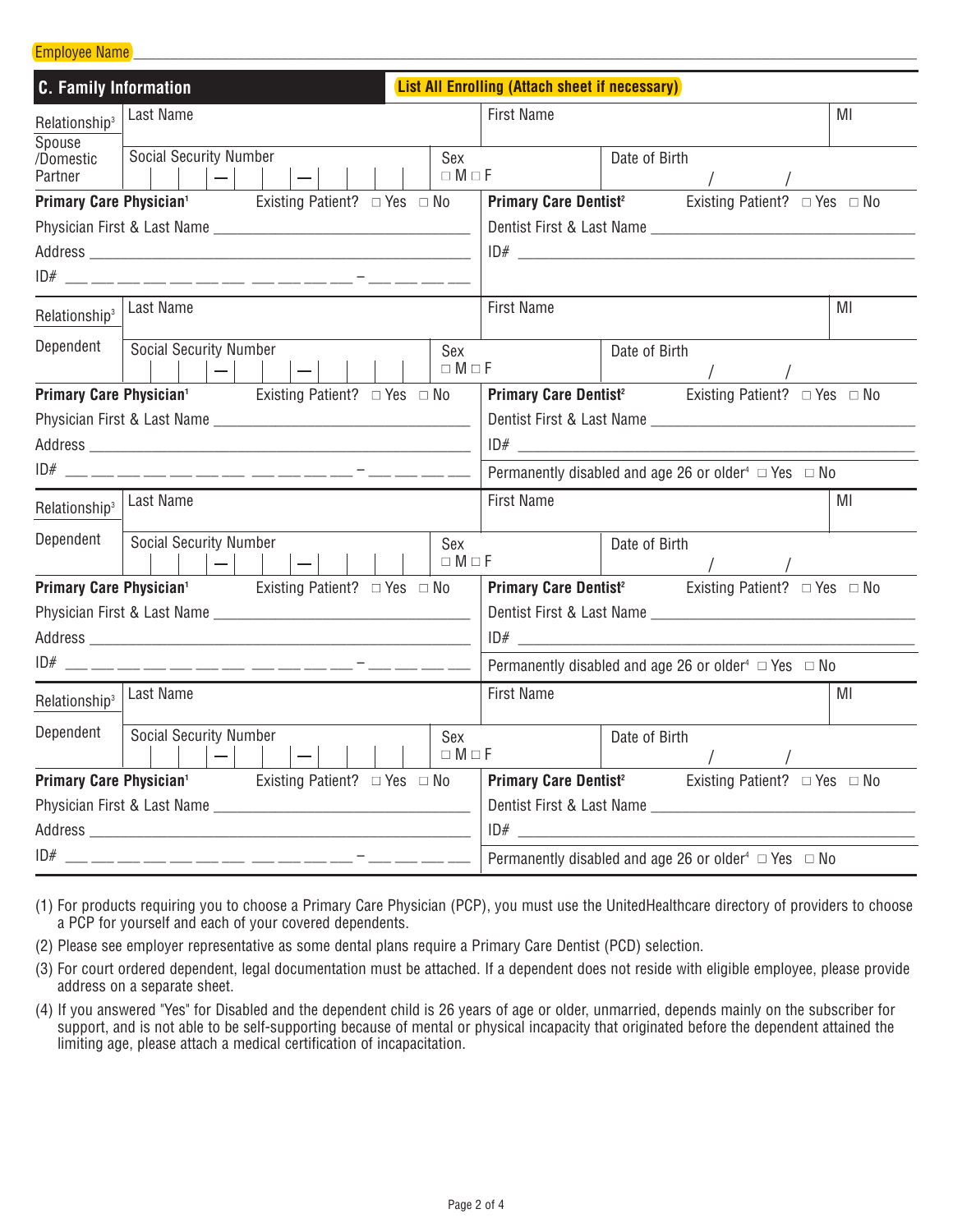| <b>D. Product Selection</b>                                                                                                                                                                                                                                                                                                                                                                                                                                                                                                                                                                                                                                                         |                |                     |                                                                         |                                              |  | Please check the box for each coverage in which you or your dependents are enrolling.<br>If your employer offers a choice of plans, indicate which plan you are selecting. Indicate the dollar amount<br>(STD), and Long-Term Disability (LTD) plans. Benefit offerings are dependent upon employer selection. | selected for the Life and Accidental Death & Dismemberment (AD&D), Supplemental Life, Short-Term Disability |
|-------------------------------------------------------------------------------------------------------------------------------------------------------------------------------------------------------------------------------------------------------------------------------------------------------------------------------------------------------------------------------------------------------------------------------------------------------------------------------------------------------------------------------------------------------------------------------------------------------------------------------------------------------------------------------------|----------------|---------------------|-------------------------------------------------------------------------|----------------------------------------------|--|----------------------------------------------------------------------------------------------------------------------------------------------------------------------------------------------------------------------------------------------------------------------------------------------------------------|-------------------------------------------------------------------------------------------------------------|
| Person                                                                                                                                                                                                                                                                                                                                                                                                                                                                                                                                                                                                                                                                              | <b>Medical</b> |                     | Dental                                                                  | Vision                                       |  | Basic Life/AD&D                                                                                                                                                                                                                                                                                                | Supp Life/AD&D                                                                                              |
| Employee                                                                                                                                                                                                                                                                                                                                                                                                                                                                                                                                                                                                                                                                            | $\Box$         |                     | $\Box$                                                                  | $\Box$                                       |  | $\Box$ \                                                                                                                                                                                                                                                                                                       | $\begin{tabular}{ c c c c } \hline $\quad \mathsf{S}$ & $\quad \mathsf{S}$ \\ \hline \end{tabular}$         |
| Spouse/Domestic Partner<br>Dependent                                                                                                                                                                                                                                                                                                                                                                                                                                                                                                                                                                                                                                                | $\Box$<br>□    | $\Box$<br>$\Box$    |                                                                         | $\Box$<br>$\Box$                             |  | $\Box$ \$                                                                                                                                                                                                                                                                                                      | $\Box$ \<br>$\square$ \$                                                                                    |
| Person                                                                                                                                                                                                                                                                                                                                                                                                                                                                                                                                                                                                                                                                              | <b>STD</b>     |                     | <b>LTD</b>                                                              |                                              |  |                                                                                                                                                                                                                                                                                                                |                                                                                                             |
| Employee                                                                                                                                                                                                                                                                                                                                                                                                                                                                                                                                                                                                                                                                            | $\Box$         |                     | $\Box$                                                                  |                                              |  |                                                                                                                                                                                                                                                                                                                |                                                                                                             |
| Life Insurance Beneficiary Full Name and Address (if applying for Life Insurance with UnitedHealthcare)                                                                                                                                                                                                                                                                                                                                                                                                                                                                                                                                                                             |                |                     |                                                                         |                                              |  |                                                                                                                                                                                                                                                                                                                | Relationship                                                                                                |
| Primary                                                                                                                                                                                                                                                                                                                                                                                                                                                                                                                                                                                                                                                                             |                |                     |                                                                         |                                              |  |                                                                                                                                                                                                                                                                                                                |                                                                                                             |
| Secondary                                                                                                                                                                                                                                                                                                                                                                                                                                                                                                                                                                                                                                                                           |                |                     |                                                                         |                                              |  |                                                                                                                                                                                                                                                                                                                |                                                                                                             |
| <b>E. Prior Medical Insurance Information</b>                                                                                                                                                                                                                                                                                                                                                                                                                                                                                                                                                                                                                                       |                |                     |                                                                         |                                              |  |                                                                                                                                                                                                                                                                                                                |                                                                                                             |
| Within the last 12 months, have you, your spouse, or your dependents had any other medical coverage?<br>$\Box$ NO $\Box$ YES (if yes, please complete this section.)                                                                                                                                                                                                                                                                                                                                                                                                                                                                                                                |                |                     |                                                                         |                                              |  |                                                                                                                                                                                                                                                                                                                |                                                                                                             |
|                                                                                                                                                                                                                                                                                                                                                                                                                                                                                                                                                                                                                                                                                     |                |                     |                                                                         |                                              |  |                                                                                                                                                                                                                                                                                                                |                                                                                                             |
| Prior coverage type: $\Box$ Employee $\Box$ Spouse $\Box$ Child(ren)                                                                                                                                                                                                                                                                                                                                                                                                                                                                                                                                                                                                                |                |                     | $\Box$ Family                                                           |                                              |  |                                                                                                                                                                                                                                                                                                                |                                                                                                             |
| F. Other Medical Coverage Information This section must be completed. (Attach sheet if necessary.)                                                                                                                                                                                                                                                                                                                                                                                                                                                                                                                                                                                  |                |                     |                                                                         |                                              |  |                                                                                                                                                                                                                                                                                                                |                                                                                                             |
| On the day this coverage begins, will you, your spouse or any of your dependents be covered under any other medical health plan or policy,<br>including another UnitedHealthcare plan or Medicare? $\Box$ YES (continue completing this section) $\Box$ NO (skip the rest of this section)                                                                                                                                                                                                                                                                                                                                                                                          |                |                     |                                                                         |                                              |  |                                                                                                                                                                                                                                                                                                                |                                                                                                             |
| Name of other carrier _______________                                                                                                                                                                                                                                                                                                                                                                                                                                                                                                                                                                                                                                               |                |                     |                                                                         |                                              |  |                                                                                                                                                                                                                                                                                                                |                                                                                                             |
| Other Group Medical Coverage Information<br>(only list those covered by other plan)                                                                                                                                                                                                                                                                                                                                                                                                                                                                                                                                                                                                 |                | Type<br>$(B/S/F)^*$ | <b>Effective Date</b><br>MM/DD/YY                                       | <b>End Date</b><br>MM/DD/YY                  |  | Name and date of birth of policyholder<br>for other coverage                                                                                                                                                                                                                                                   |                                                                                                             |
| Employee:                                                                                                                                                                                                                                                                                                                                                                                                                                                                                                                                                                                                                                                                           |                |                     |                                                                         |                                              |  |                                                                                                                                                                                                                                                                                                                |                                                                                                             |
| Spouse Name:                                                                                                                                                                                                                                                                                                                                                                                                                                                                                                                                                                                                                                                                        |                |                     |                                                                         |                                              |  |                                                                                                                                                                                                                                                                                                                |                                                                                                             |
| Dependent Name:                                                                                                                                                                                                                                                                                                                                                                                                                                                                                                                                                                                                                                                                     |                |                     |                                                                         |                                              |  |                                                                                                                                                                                                                                                                                                                |                                                                                                             |
| Dependent Name:                                                                                                                                                                                                                                                                                                                                                                                                                                                                                                                                                                                                                                                                     |                |                     |                                                                         |                                              |  |                                                                                                                                                                                                                                                                                                                |                                                                                                             |
| Dependent Name:                                                                                                                                                                                                                                                                                                                                                                                                                                                                                                                                                                                                                                                                     |                |                     |                                                                         |                                              |  |                                                                                                                                                                                                                                                                                                                |                                                                                                             |
| *B. Enter 'B' when this dependent is covered under both you and your spouse's insurance plan (married)<br>S. Enter 'S' if you are the parent awarded custody of this dependent and no other individual is required to pay for this dependent's medical expenses.<br>F. Enter 'F' if this dependent is covered by another individual (not a member of your household) required to pay for this dependent's medical expenses.                                                                                                                                                                                                                                                         |                |                     |                                                                         |                                              |  |                                                                                                                                                                                                                                                                                                                |                                                                                                             |
| Medicare - Employee Information:<br>$\Box$ Enrolled in Part B: Effective Date ________________________ $\Box$ Ineligible for Part B*<br>$\Box$ Enrolled in Part D: Effective Date _________________________ $\Box$ Ineligible for Part D*<br>Reason for Medicare eligibility: $\Box$ Over 65 $\Box$ Kidney Disease $\Box$ Disabled<br>Are you receiving Social Security Disability Insurance (SSDI)? $\Box$ YES $\Box$ NO                                                                                                                                                                                                                                                           |                |                     | If enrolled in Medicare, please attach a copy of your Medicare ID card. | Start Date $\frac{\ }{\ }$ / $\frac{\ }{\ }$ |  | $\Box$ Not Enrolled in Part A (chose not to enroll)**<br>$\Box$ Not Enrolled in Part B (chose not to enroll)**<br>□ Not Enrolled in Part D (chose not to enroll)**<br>$\Box$ Disabled but actively at work                                                                                                     |                                                                                                             |
| $\Box$ Enrolled in Part A: Effective Date _________________________ $\Box$ Ineligible for Part A*<br>$\Box$ Enrolled in Part D: Effective Date _________________________ $\Box$ Ineligible for Part D*<br>Reason for Medicare eligibility: $\Box$ Over 65 $\Box$ Kidney Disease $\Box$ Disabled<br>*Only check "Ineligible" if you have received documentation from your Social Security benefits that indicate that you are not eligible for Medicare.<br>** If you are eligible for Medicare on a primary basis (Medicare pays before benefits under the group policy), you should enroll in and maintain<br>coverage under Medicare Part A, Part B, and/or Part D as applicable. |                |                     |                                                                         |                                              |  | $\Box$ Not Enrolled in Part A (chose not to enroll)**<br>□ Not Enrolled in Part B (chose not to enroll)**<br>$\Box$ Not Enrolled in Part D (chose not to enroll)**<br>$\Box$ Disabled but actively at work                                                                                                     |                                                                                                             |